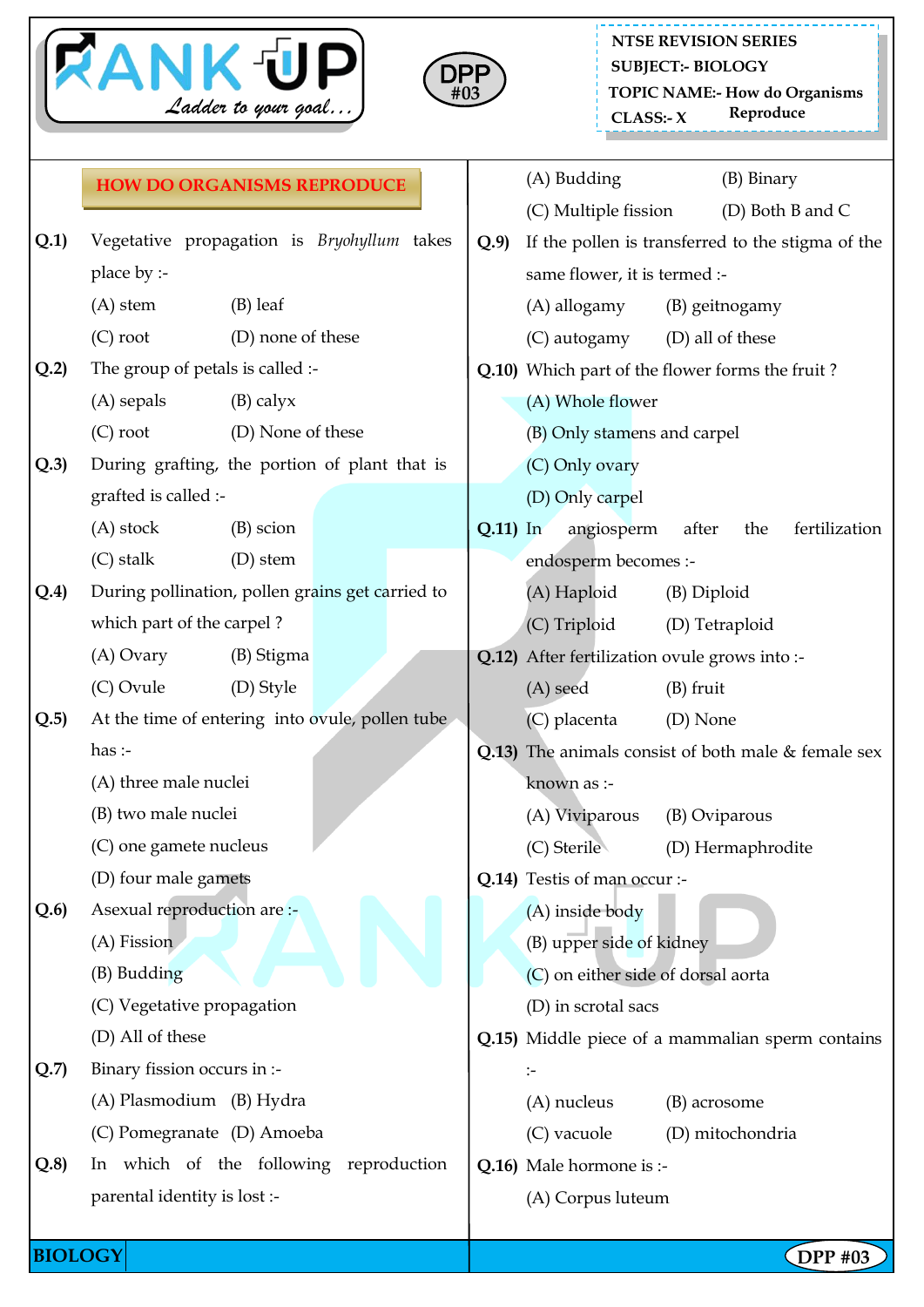



**NTSE REVISION SERIES TOPIC NAME:- How do Organisms CLASS: Reproduce - X SUBJECT:- BIOLOGY**

- (B) Testosterone
- (C) Progesterone
- (D) Gonadotropin
- **Q.17)** Fertilization of frog takes place in :-
	- (A) Uterus (B) Fallopian tube
	- (C) Water (D) Cervix
- **Q.18)** Which of these secretes seminal fluid ?
	- (A) Prostate gland
	- (B) Cowper's gland
	- (C) Seminal vesicle
	- (D) All of these
- **Q.19)** The normal duration of menstrual cycle is :-
	- $(A)$  7-8 days (B) one day
	- (C) 3-4 days (D) none of the above
- **Q.20)** Which of the following is an IUCD ?
	- (A) Copper-T (B) Diaphragm
	- (C) Oral pills (D) Tubectomy
- **Q.21)** The Primary reason for increase in human population is :-
	- (A) the increase in agricultural production
	- (B) the increases in birth rate and decreases in death rate
	- (C) the improvement in medical technology
	- (D) all of the above
- **Q.22)** Twins absolutely resembling each other in sex and external appearance result when :
	- (A) Two similar sperms fertilise two similar eggs
	- (B) Same sperm fertilises two eggs
	- (C) Two halves of the same egg develop separately after it is fertilised by one sperm
	- (D) Two halves of the same egg are fertilised
- by two separate sperms
- **Q.23)** The chart given here shows a cell division. The
	- division is :-



Daughter cells

- (A) Mitosis
- (B) Meiosis
- (C) Division of a zygote during development
- (D) Division of an Amoeba during binary fission
- **Q.24)** Regeneration is a process in which :-
	- (A) A tumour is produced
	- (B) A new individual is produced
	- (C) Missing parts grow again
	- (D) Old individuals are replaced by new ones
- **Q.25)** Vegetative propagation refers to formation of new plants from
	- (A) Stem, roots and flowers
	- (B) Stem, roots and leaves
	- (C) Stem, flowers and fruits
	- (D) Stem, leaves and flowers
- **Q.26)** Development of egg without fertilization is
	- (A) parthenocarpy
	- (B) polyembryony
	- (C) parthenogenesis
	- (D) adventive embryony
- **Q.27)** Anemophily is pollination by
	- (A) air (B) water

**BIOLOGY DPP** #03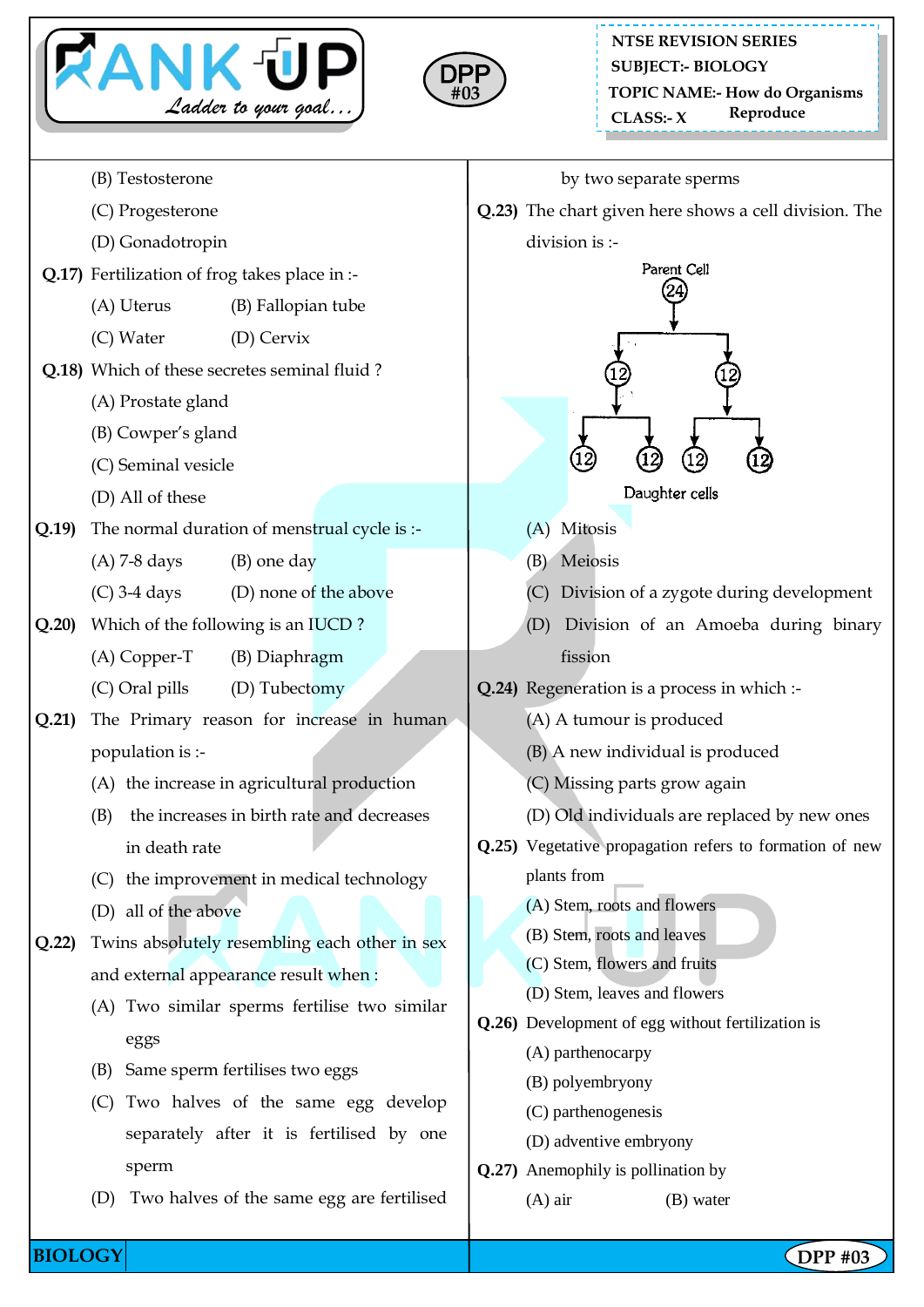



**NTSE REVISION SERIES SUBJECT:- BIOLOGY**

**TOPIC NAME:- How do Organisms**

 **CLASS: Reproduce - X**

(C) insects (D) animal **Q.28)** The thread like structures that develop in the bread mould are (A) flagella. (B) cilia. (C) sporangia. (D) hyphae. **Q.29)** Variations in an asexually reproducing population are due to (A) DNA copying. (B) error in DNA copying (C) cell division. (D) spore formation. **Q.30)** Double fertilization is (A) fusion of two male gametes with egg (B) fusion of one male gamete with egg and the other male gamete with the polar bodies (C) both are correct (D) both are incorrect